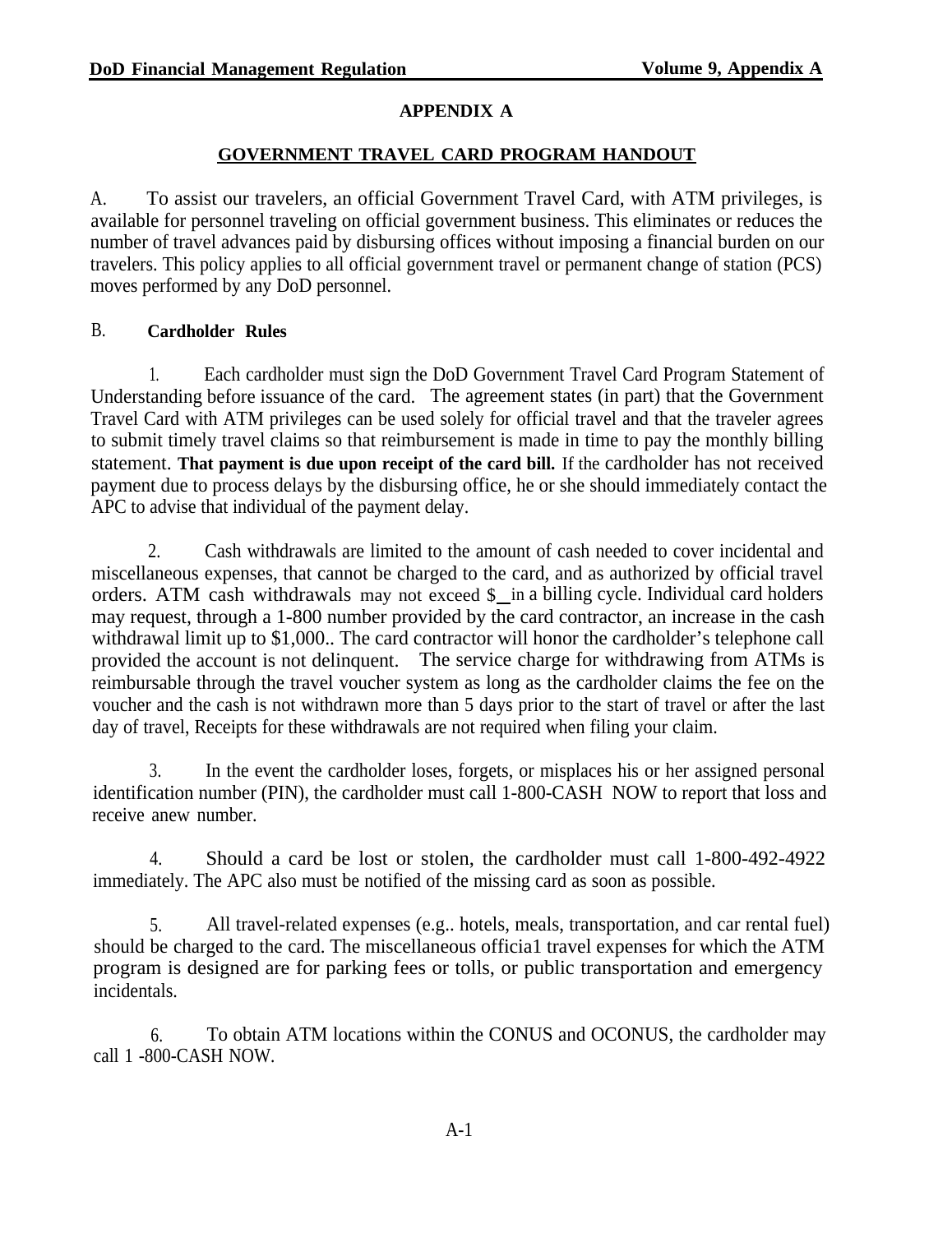#### **DoD Financial Management Regulation Volume 9, Appendix A**

7. Personnel serving on long-term TDY must file a supplemental voucher every 30 days. Travel reimbursement delays should be reported immediately to the APC.

8. Cardholders who repeatedly are delinquent through their own nonpayment of a legitimate bill from the contractor will be canceled from the Card Program and issued a memorandum affirming the cancellation and denial of the card and ATM privileges. Misuse of the card also may be grounds for disciplinary action.

9. Cardholders, at their own discretion, may request their APC to suspend card privileges during periods of nontravel. Reinstatement may be effected when travel is required.

10. Each activity has a Travel Card APC assigned to answer questions or provide explanations as required. The APC for this agency is \_\_\_\_\_\_\_\_\_\_\_\_\_\_\_\_\_\_\_\_\_.

Note: Each agency needs to complete the above rules and see that a copy is provided to all holders of official Government Travel Cards.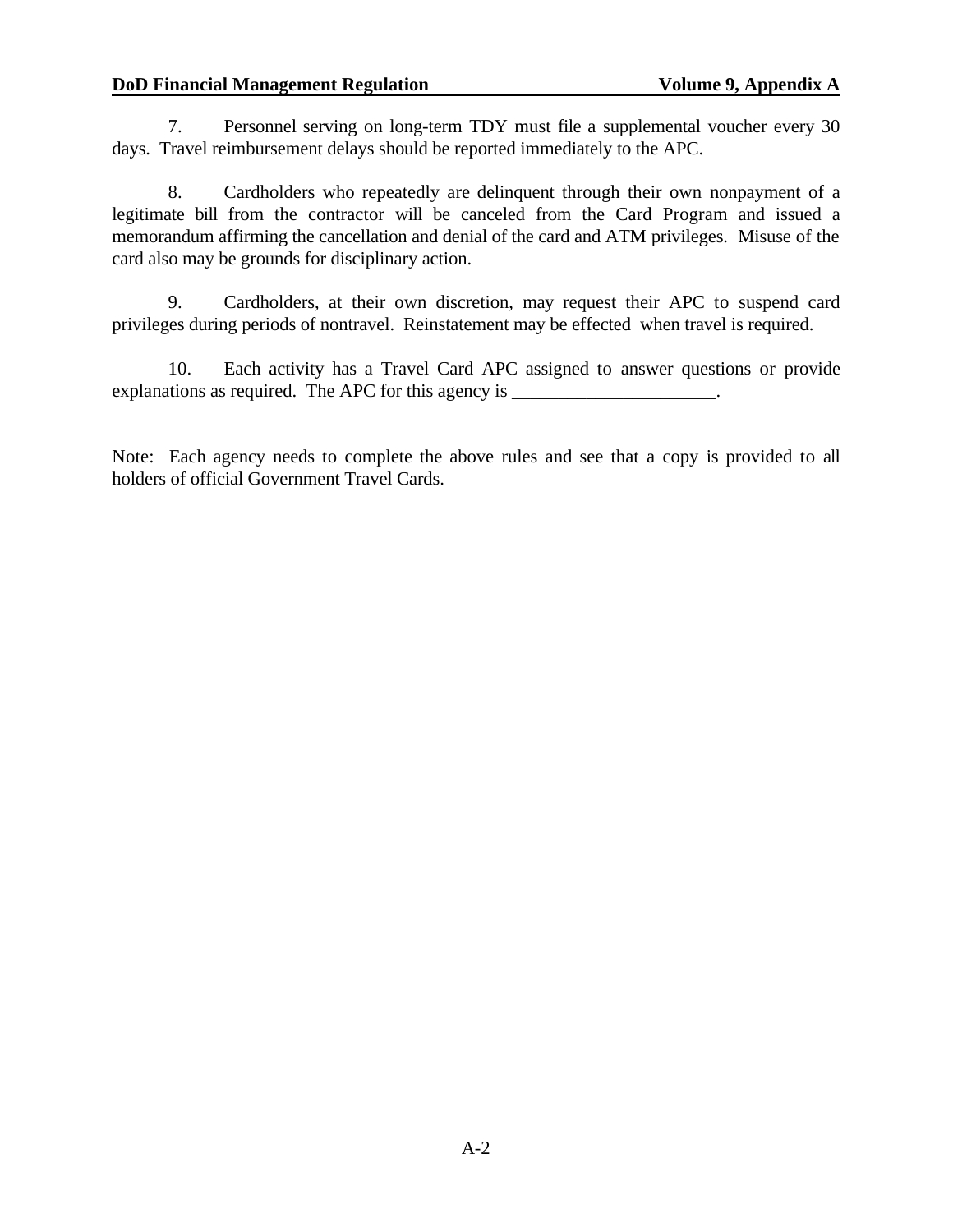## **Department of Defense - (Component) STATEMENT OF UNDERSTANDING GOVERNMENT TRAVEL CARD PROGRAM**

I certify that I have read the attached DoD Government Travel Card policy and procedures. I understand that the Government Travel Card Program is designed to improve the management and control of government travel and thereby promote the efficiency of the Federal Service. I also understand that I am authorized to use the Card **only** for those necessary and reasonable expenses incurred by me for **official travel as authorized and validated by travel orders.** I will abide by these and other instructions issued by the Department of Defense (DoD) and my Component's Agency Program Coordinator (APC) for use of the Government Travel Card **issued to me for the explicit purpose of conducting official government travel.**

The above limitation on card usage also applies to automated teller machine (ATM) withdrawals. The amount of cash withdrawals may not exceed the amount stated on the travel orders and may not exceed \$\_ per billing cycle. If my account is not delinquent and my travel orders authorize a larger advance, I can request an increase in the cash withdrawal limit up to \$1,000 by calling 1-800-CASH-NOW. However, I will endeavor to charge expenses to the account wherever feasible versus cash withdrawals.

I understand that the issuance of this card to me is an extension of the employer-employee relationship and that I am being **directed** specifically to:

| - Abide by all rules and regulations with respect to the card.<br>- Use the card only for official travel validated by travel orders. |  |
|---------------------------------------------------------------------------------------------------------------------------------------|--|
| - Pay all my charges upon receipt of the monthly Travel Card billing"                                                                 |  |
| - Contact the APC immediately if due to disbursing office process delays                                                              |  |
| I have not received payment by the time the Contractor bill is due.                                                                   |  |
| - Notify the APC of any problems with respect to my usage of the card.                                                                |  |
| - Notify the card contractor and the APC if my card is lost or stolen.                                                                |  |
| (Cardholders applicants must initial all the above provisions.)                                                                       |  |

I also understand that failure on my part to abide by these rules or otherwise misuse the card may result in disciplinary action being taken against me, in accordance with the Multi-Unit Master Agreement for bargaining unit employees. I also acknowledge the right of the card contractor and/or APC to revoke or suspend my card privileges if I fail to abide by the terms of this agreement or the agreement I have signed with the travel card contractor.

(Applicant's Signature) (Applicant's Printed Name)

Series/Grade/Title Supervisory Authorization

NOTE: The Government Travel Card application cannot be processed without this form on file.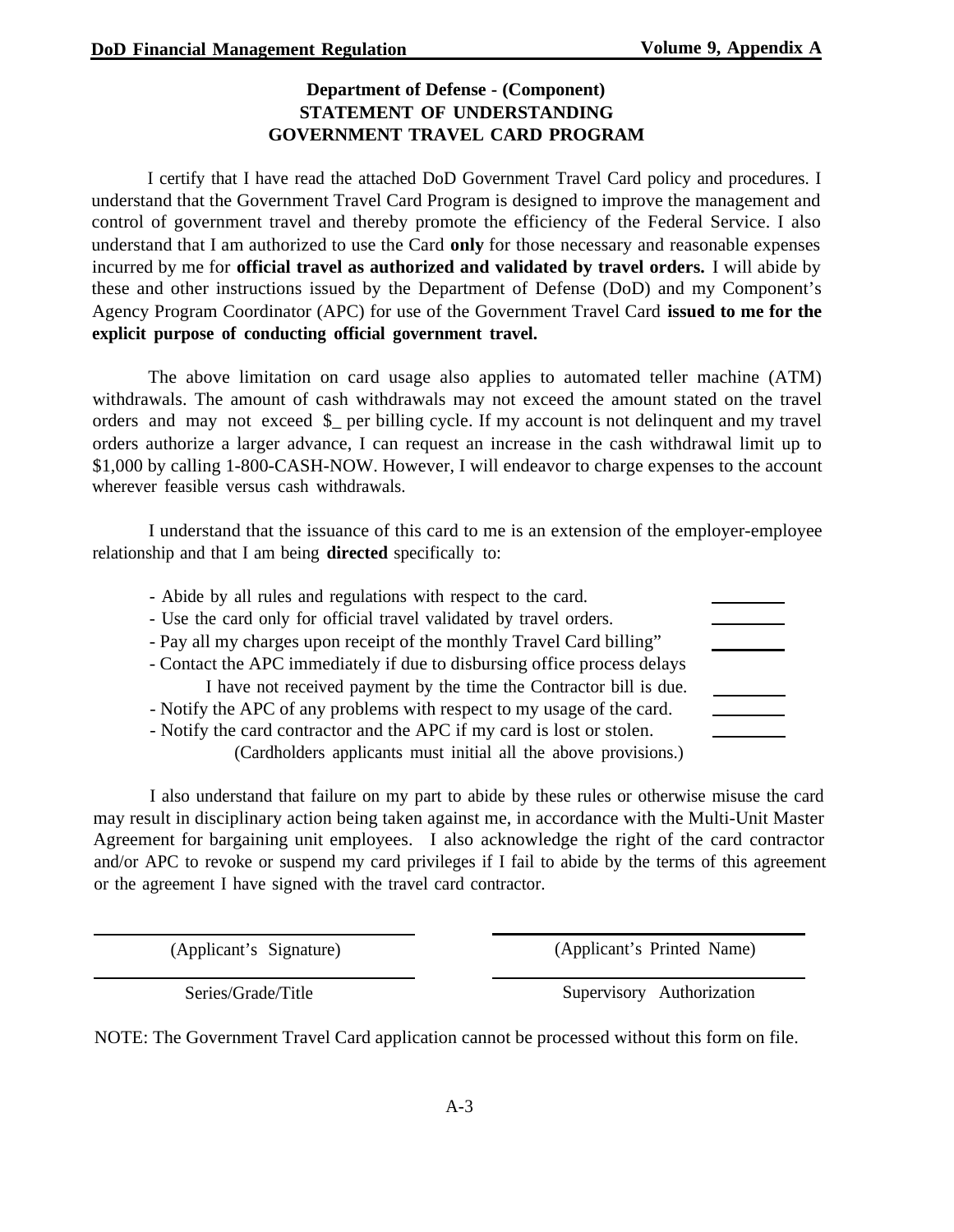## **GSA CONTRACTOR TRAVEL CARD BILLING MILESTONES**

#### MILESTONE ACTION

- DAY<sub>0</sub> Original billing sent to cardholder.
- DAY 25 Second billing advises cardholder of delinquency\*
- DAY 60 Third billing reminds cardholder of delinquency.

A name listing (60 day report) of delinquent cardholders is sent to program coordinators to determine whether there is sufficient justification for the account to remain active for an additional 30 days. The APC sends the 60-day delinquent notice to the supervisors notifying them of the seriousness of the account and the results of non-payment. All ATM withdrawals are suspended.

- DAY 65 If no action is taken, the account will be suspended \*\*
- DAY 90 Government travel card is suspended. Another by name listing (90 day plus report) of delinquent cardholders is sent to APC to determine if sufficient justification exists to allow the account to remain active for an additional 30 days. The APC sends the 90-day delinquent notice to the supervisors through the department director, for appropriate action.
- DAY 120 Contractor cancels account\*\*\*

After review by the APC, names are forwarded to the supervisors through the commander or director to advise them of action taken.

- **\* Delinquency is based on the billing date, not the date the actual charge or ATM withdrawal was made.**
- **\* \* Accounts that are suspended cannot be used to charge expenses or to obtain an ATM cash advance. Card can be reinstated when account is paid in full.**
- **\*\*\* Canceled accounts cannot be reinstated without a formal request from the cardholder's Commander/Director and may or may not be approved by the contractor.**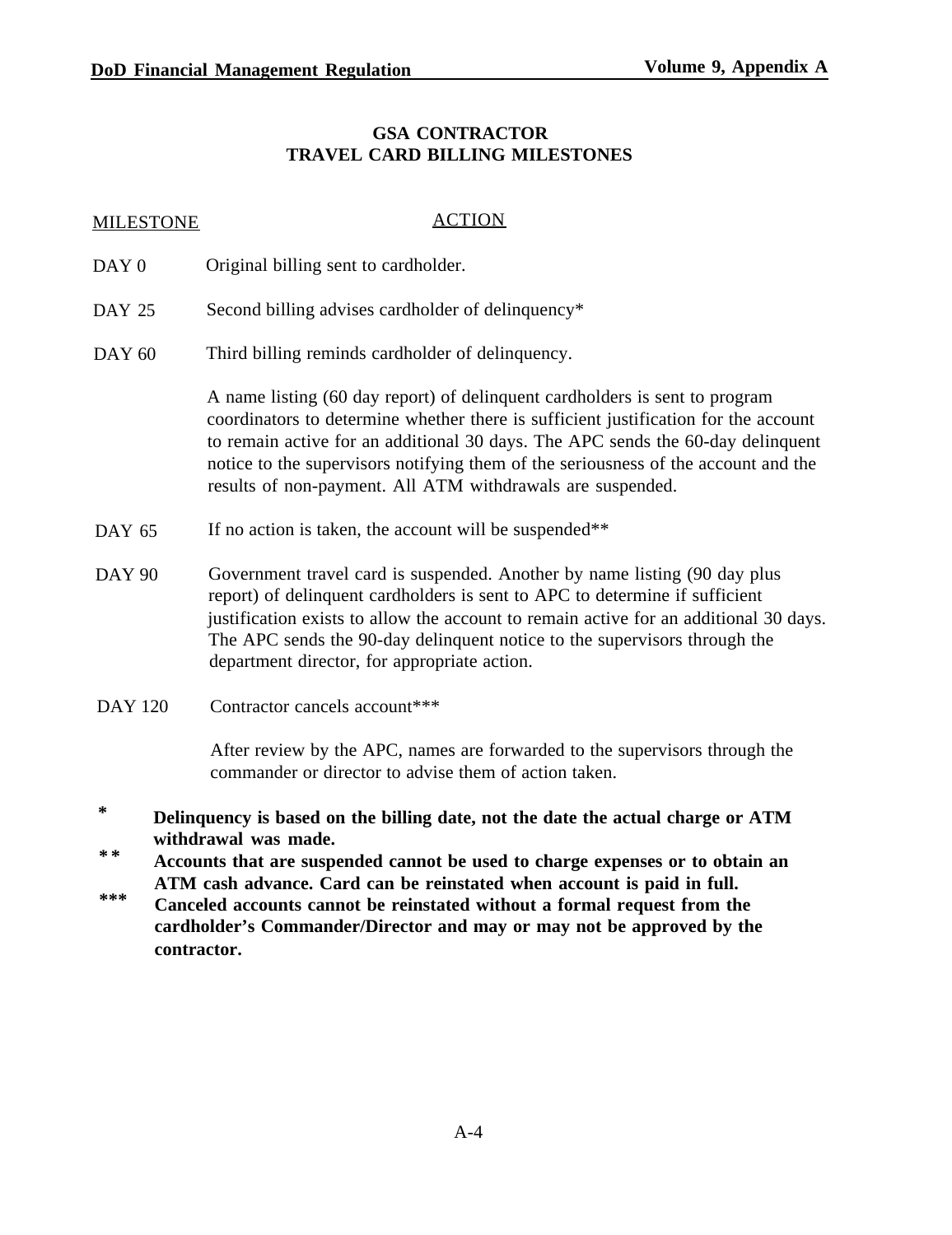## **SAMPLE 60-DAY DELINQUENCY MEMORANDUM**

# MEMORANDUM FOR (NAME OF IMMEDIATE SUPERVISOR)

# SUBJECT: Delinquent Government Travel Card Payment Notification - 60 Days

I have been informed by the GSA Government Travel Card contractor that (cardholder's name) is over 60 days delinquent in payment of his/her account. The total amount due is  $\frac{1}{2}$ 

(Provide the specific information regarding the delinquent charges.)

The Government Travel Card contract requires that all outstanding charges be paid upon receipt of the monthly billing statement. Travel card privileges for this cardholder will be suspended per our contractual agreement as of (date), unless immediate action is taken to resolve this debt. The cardholder should be notified of this action and counseled concerning the use of the Government Travel Card. Cardholders on long term temporary duty are subject to the same policy and are required to submit partial vouchers for payment every 30 days and maintain their travel card account.

Noncompliance, or failure to adhere to the guidelines for the Government Travel Card, can result in disciplinary action in accordance with applicable statutory and regulatory provisions and with the Multi-Unit Master Agreement for bargaining unit employees.

The delinquent balance may be resolved by one of the following actions: (1) payment in full, (2) a reasonable explanation documented and submitted to the Program Coordinator and the contractor, or (3) an agreed upon repayment schedule with the GSA contractor. Billing questions may be directed to the card contractor on 1-800-492-4922. Program management questions may be directed to the undersigned on extension \_\_\_\_\_\_\_.

Please have the cardholder sign to acknowledge receipt of this delinquent notification and return it to me with your written response outlining the actions taken within  $\_\_\_\_$  days.

> (Signature) Agency Program Coordinator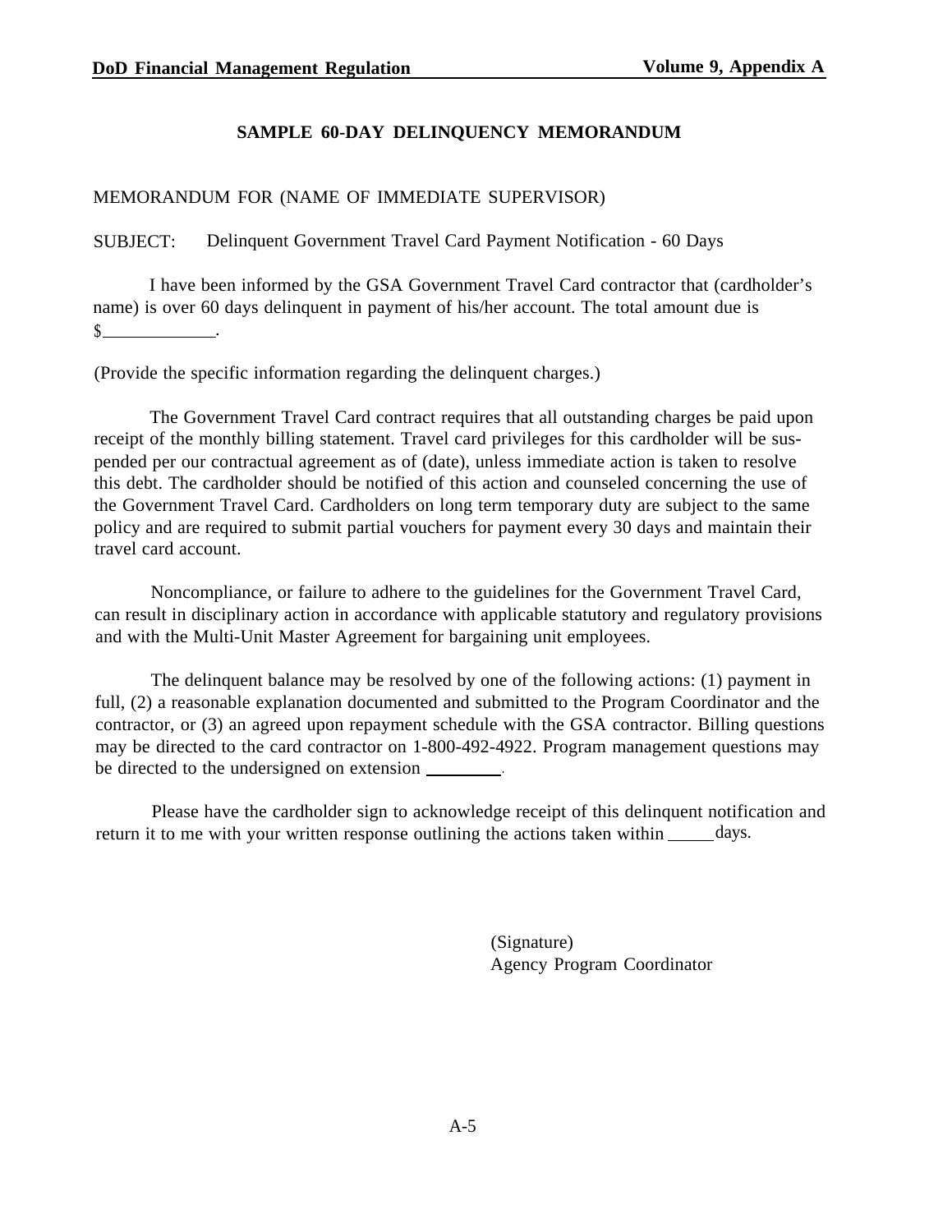#### **SAMPLE 90-DAY DELINQUENCY MEMORANDUM**

# MEMORANDUM FOR IMMEDIATE SUPERVISOR THROUGH: DEPUTATE/DIRECTORATE DIRECTOR

SUBJECT: Delinquent Government Travel Card Payment Notification - 90 Days

The 90-day delinquent notification list from the Government Travel Card contractor has been received and (cardholder's name) is now 90 days delinquent in the payment of his or her account. Total amount due is \$\_\_\_\_\_\_\_. The attached 60 day notification memorandum informed you that payment on the cardholder's Government Travel Card account was delinquent.

(Provide specific information regarding the delinquent charges.)

The Government Travel Card contract requires all outstanding charges be paid upon receipt of the monthly billing statement. If no action is taken toward this debt, the Program Coordinator or the contractor can cancel the account. Meanwhile charge card privileges have been suspended as of (date). These privileges may be restored upon complete liquidation of the debt. The cardholder must be notified and counseled. Cardholders on long-term travel are also subject to the same policy and are required to submit partial vouchers for payment every 30 days and maintain their charge card account.

Noncompliance, or failure to adhere to the guidelines for the Government Travel Card, can result in disciplinary action in accordance with applicable statutory and regulatory provisions and with the Multi-Unit Master Agreement for bargaining unit employees.

The delinquent balance may be resolved by: (1) payment in full, (2) a reasonable explanation documented and submitted to the undersigned and the contractor, or (3) an agreed upon repayment schedule with the GSA contractor. Billing questions may be directed to the card contractor on 1-800-492-4922. Program management questions maybe directed to the undersigned on extension \_\_\_\_\_\_\_\_.

Please have the cardholder sign to acknowledge receipt of this delinquent notification and return it with your written response outlining the actions taken within  $\_\_\_\_days$ .

> (Signature) Agency Program Coordinator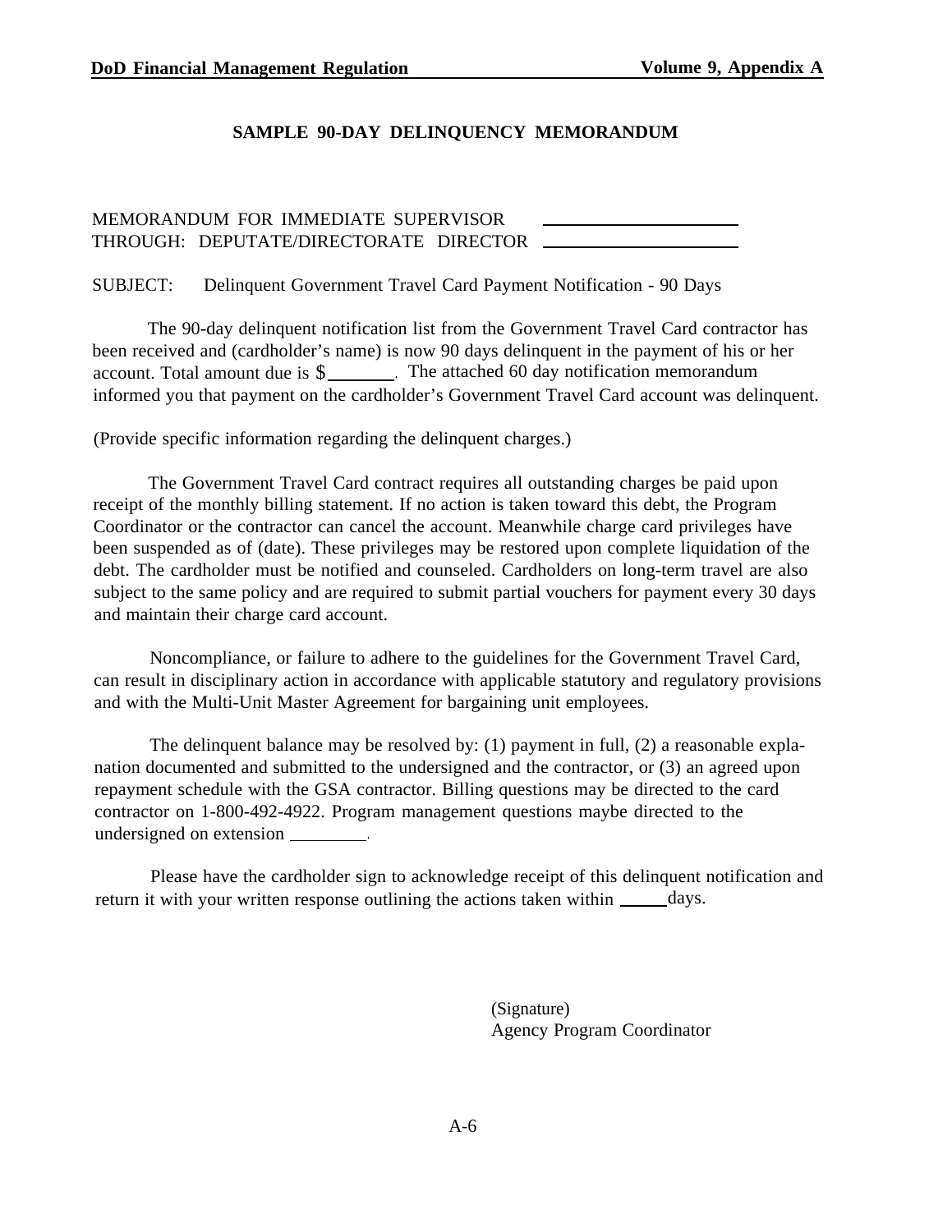## **SAMPLE 120-DAY DELINQUENCY MEMORANDUM**

## MEMORANDUM FOR DIRECTOR, DEPUTY/DIRECTORATE LEVEL THROUGH: COMMANDER/DIRECTOR

#### SUBJECT Cancellation of Government Travel Card - 120 Days Delinquent Payment **Notification**

The 60 and 90 day delinquent notification memoranda, dated \_\_\_\_\_\_\_ and \_\_\_\_\_\_ respectively, notified the immediate supervisor and the Department Director (or equivalent manager) of the past due account for cardholder (name). It has now been brought to my attention that this cardholder has a delinquent Government Travel Card balance of  $\frac{1}{2}$  which is over 120 days past due. He or she has made no payment toward this debt. Therefore, the account is being canceled immediately and collection action taken by the card contractor.

(Provide specific information regarding the delinquent account and any other information known about the individual's response to the previous notices of delinquency.)

Reinstatement of the cardholder's account will only be authorized with Commander/ Director approval after the entire debt is paid. The card contractor reserves the right to deny reinstatement. Cardholders who do not properly liquidate their Government Travel Card debts or use the card for personal purposes may also be subject to disciplinary action in accordance with applicable statutory and regulatory provisions and the Multi-Unit Master Agreement for bargaining unit employees.

Please contact the undersigned on extension should further questions arise. Please have the cardholder sign to acknowledge receipt of this notification and return it with your written response outlining the actions taken within \_\_\_\_\_\_\_\_\_\_ days.

> (Signature) Agency Program Coordinator